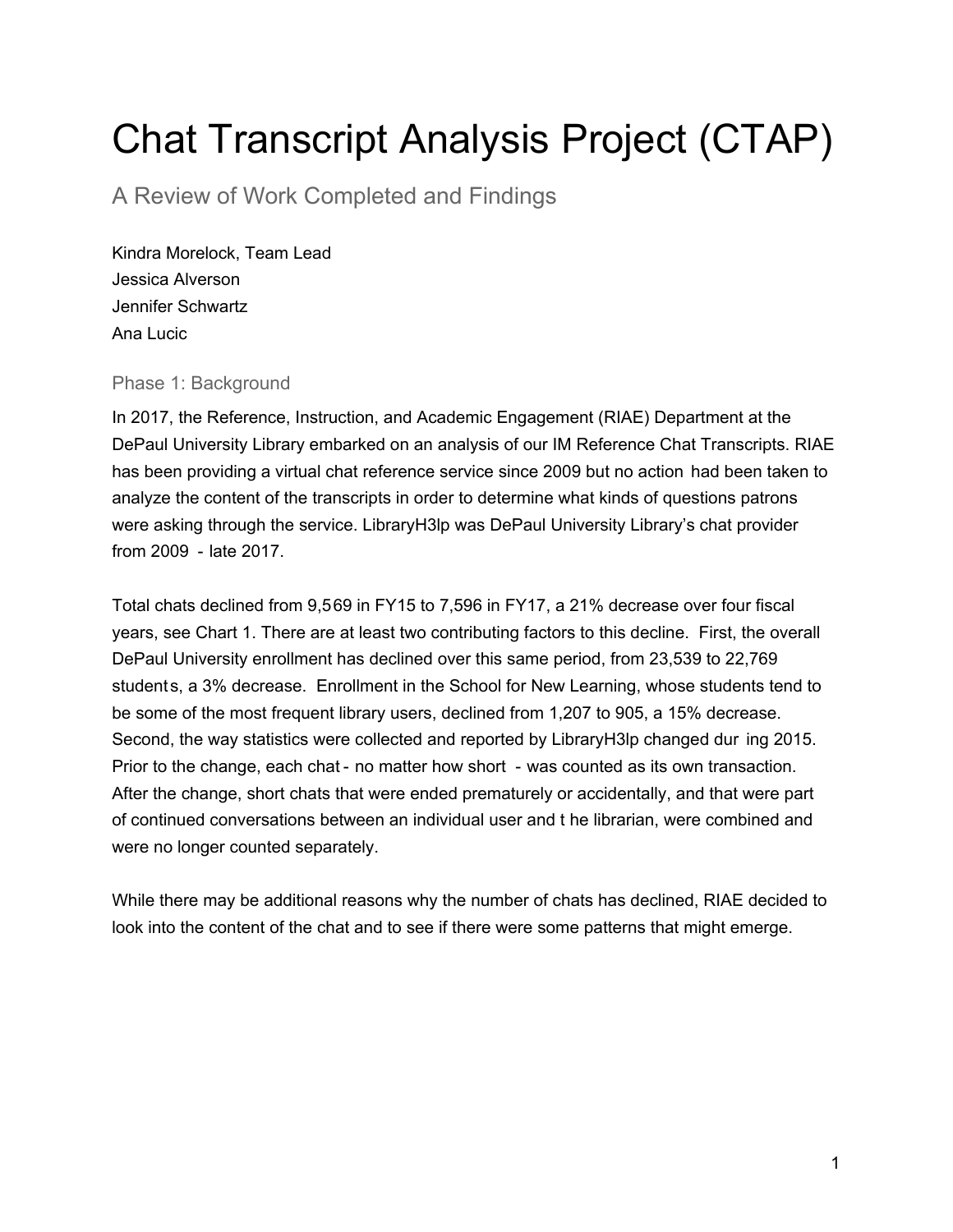

Chart 1: Count of chats by Fiscal Year

# Phase 1: Methodology

#### Chat Transcript Coding

The first phase of the project began in summer 2017. Kindra Morelock first performed some basic metadata analysis: number of total chats, number of chats by month, number o f chats by hour, etc. She then extracted a representative sample from fiscal years 2014 - 2017 using a 95% confidence level and a confidence interval of eight. 147 chats were extracted for FY2014 and FY2015; 148 for FY2016 and FY2017.

Once the chats were extracted, they were divided into approximately seven different documents and given to those who had agreed to code the chats according to the coding schema that had been agreed to beforehand.

#### Named Entity Recognition Analysis

Chats frequently mention vendors and databases (EBSCO, Proquest, Lexis Nexis) but also services such as ILLIAD or WRD (WRD instruction session). We were interested in establishing which databases, vendors and services patrons most frequently refer to in the chats. We focused on the patron text only and ignored the lib rarian's responses as the response would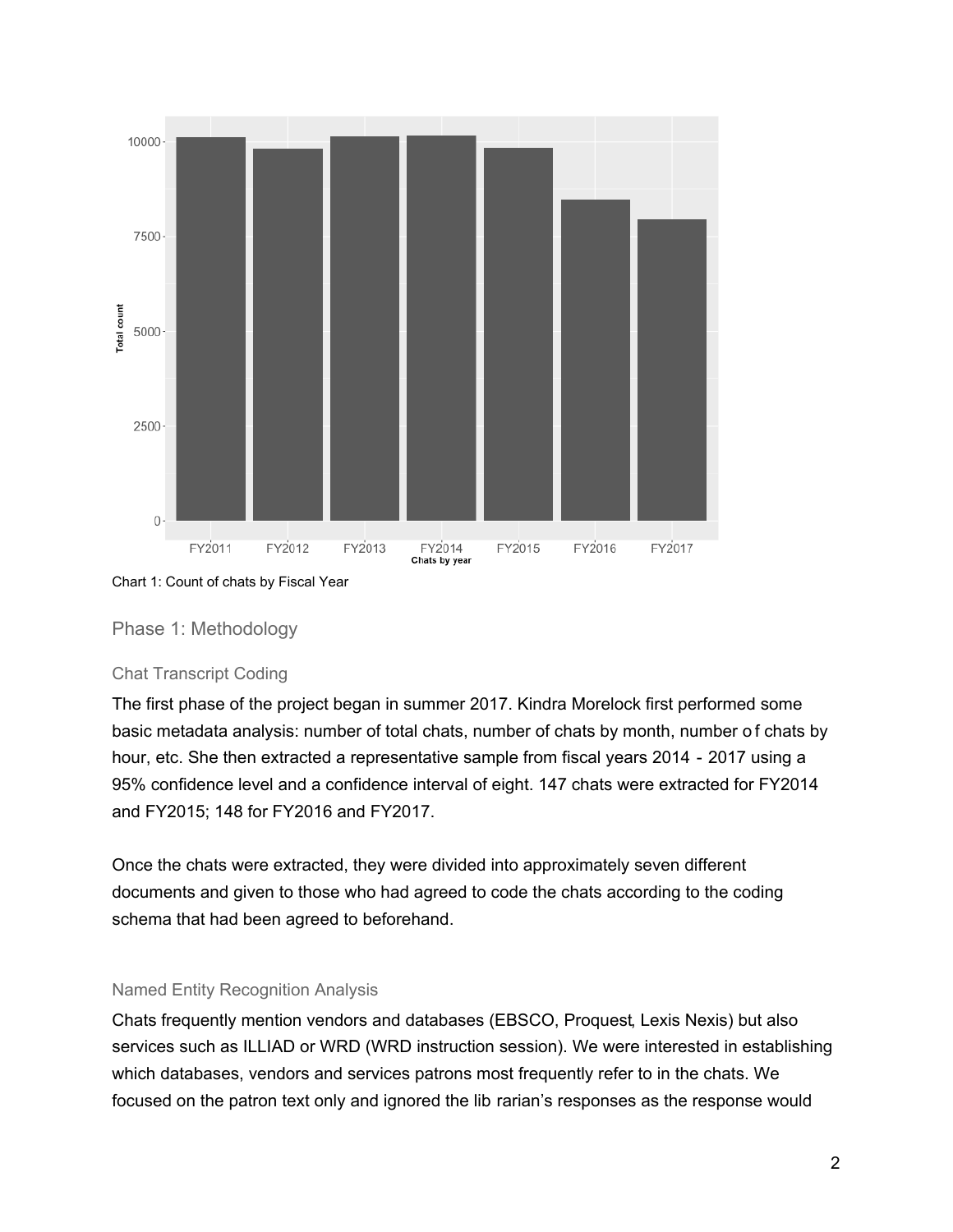frequently repeat or mirror the question asked by the patron. Named entity extraction, among other things, can help us identify people's names, dates, locations, and organizations in the text. Although services (WRD , ILLIAD) are not organizations, they are frequently recognized as organizations in the text. We used [Stanford Named Entity Recognizer t](https://nlp.stanford.edu/software/CRF-NER.shtml)o recognize and extract the category "ORGANIZATION" in the chats.

# Phase 1: Results

# Chat Transcript Coding Results

After the chats were coded, Kindra inputted the information into the quantitative analysis software, NVivo.

Each chat was labelled with the appropriate RHEAD scale level. The RHEAD scale was developed at DePaul to track the type and complexity of questions asked by our patrons at the research help service points.. RHEAD scale 1 indicates a basic directional question; 2 indicates a more complex directional question, 3 indicates a basic reference question, 4 indicates a more complex reference question, and 5 indicates an extended professional exchange that takes place over several interactions.

The results show that the greatest number of chats we receive are actual reference questions (RHEAD 3 and RHEAD 4). RHEAD 4 questions declined between FY2015 and 2016. RHEAD 1 questions rose 50% from FY2014 - 2017. See Table 1 for more details.

|              | 2014           | 2015           | 2016        | 2017        | <b>Totals</b>  | <b>Percent of</b><br>the Total | <b>Percent</b><br><b>Change from</b><br>2014-2017 |
|--------------|----------------|----------------|-------------|-------------|----------------|--------------------------------|---------------------------------------------------|
| 82: RHEAD 1  | 14             | 18             | 25          | 21          | 78             | 14.8%                          | 50%<br>÷                                          |
| 83 : RHEAD 2 | 24             | 24             | 15          | 25          | 88             | 16.8%                          | 4%<br>$\ddot{}$                                   |
| 84 : RHEAD 3 | 43             | 43             | 56          | 41          | 183            | 34.8%                          | 5%                                                |
| 85 : RHEAD 4 | 50             | 50             | 37          | 37          | 174            | 33.1%                          | 26%                                               |
| 86 : RHEAD 5 | $\overline{2}$ | $\overline{0}$ | $\mathbf 0$ | $\mathbf 0$ | $\overline{2}$ | 0%                             | N/A                                               |

Table 1: FY 2014 - FY 2017 representative chat coding sample: RHEAD scale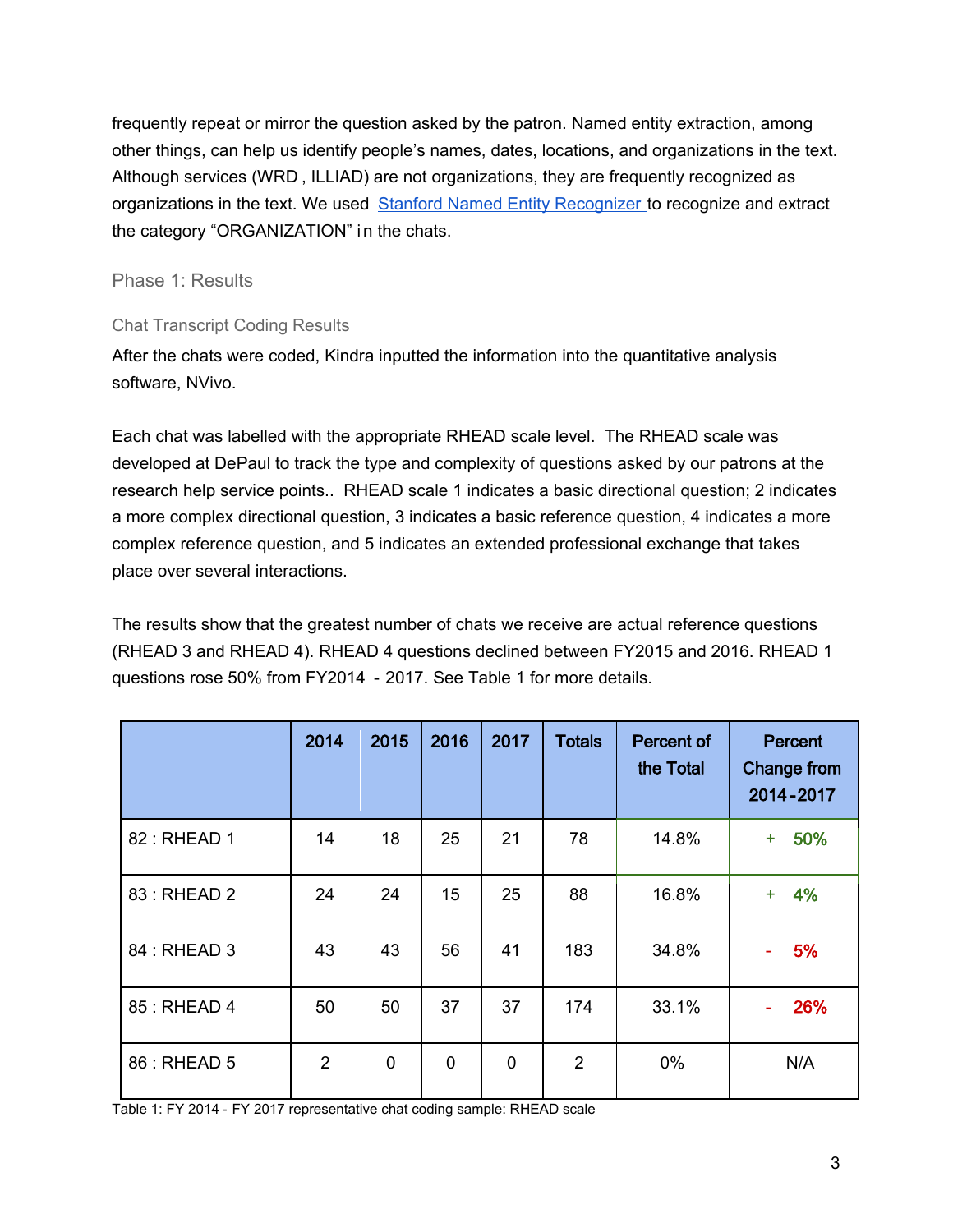

We have also determined that October, February, and May are traditionally the busiest months on IM reference, while December, July, and August see very little traffic (see Chart 2).

Chart 3 stacked bar graph shows the percentages per month and per fiscal year from January until December. September, October, January, and February comprise approximately 50% of our total chats for the year. Summer months get fewer chats with the chat activity going up again from September until November. Although FY2016 and 2017 saw a drop in the overall number of chats (Chart 1), the proportion of chats by month does not vary greatly over the seven fiscal years (when divided by the total number of chats).

Chart 2: Count of chats by month, FY2011 - FY2017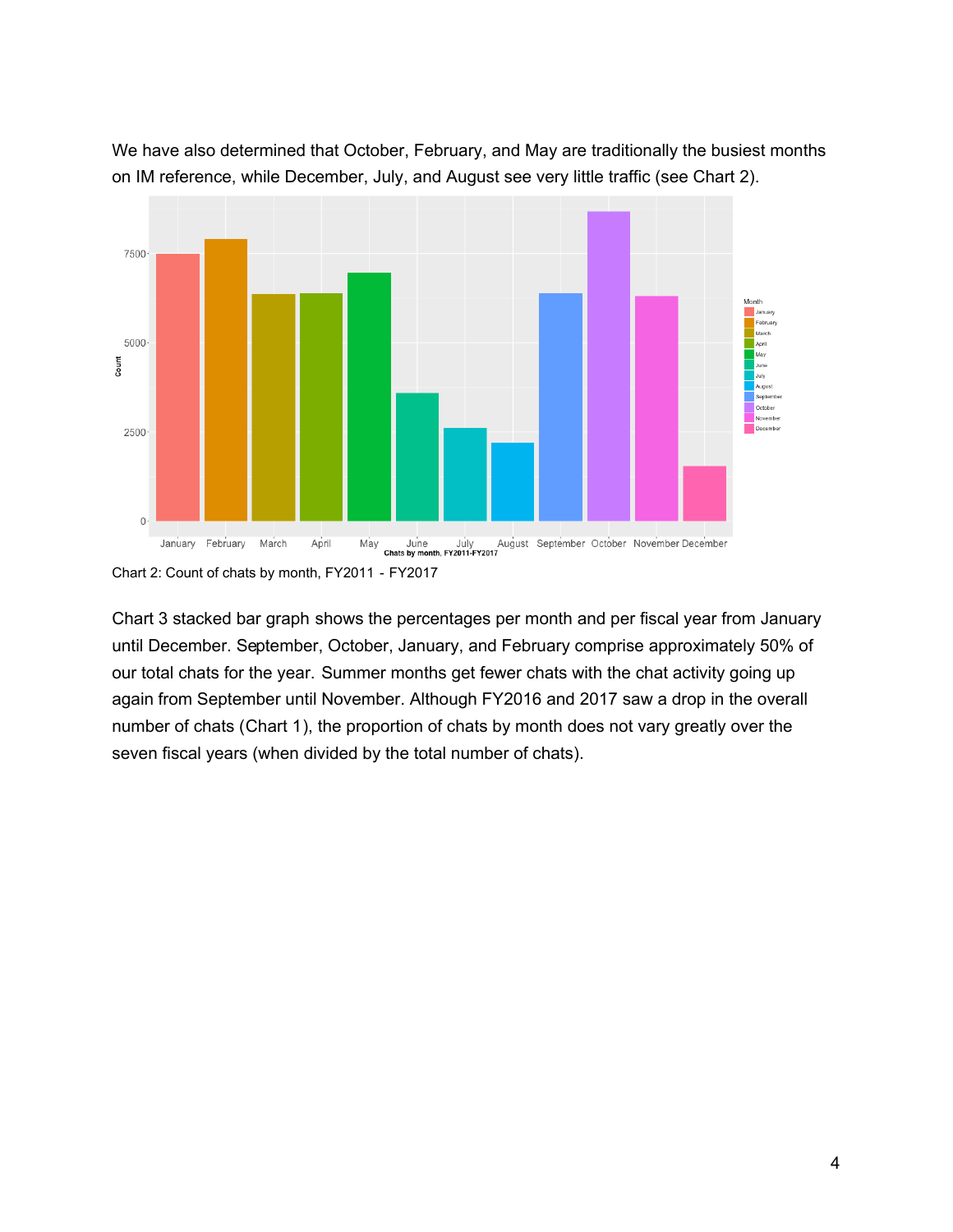

Chart 3: Stacked bar chart indicating percentage of chats per fiscal year

#### Named Entity Recognizer Results

A total of 931 organizations have been mentioned by patrons in the chats from FY2013 - FY2017. Not surprisingly, DePaul is the most frequently referred to entity in the chats and, for this reason, was not included in Chart 4 that represents the 25 most frequently mentioned organizations in chats during this period.

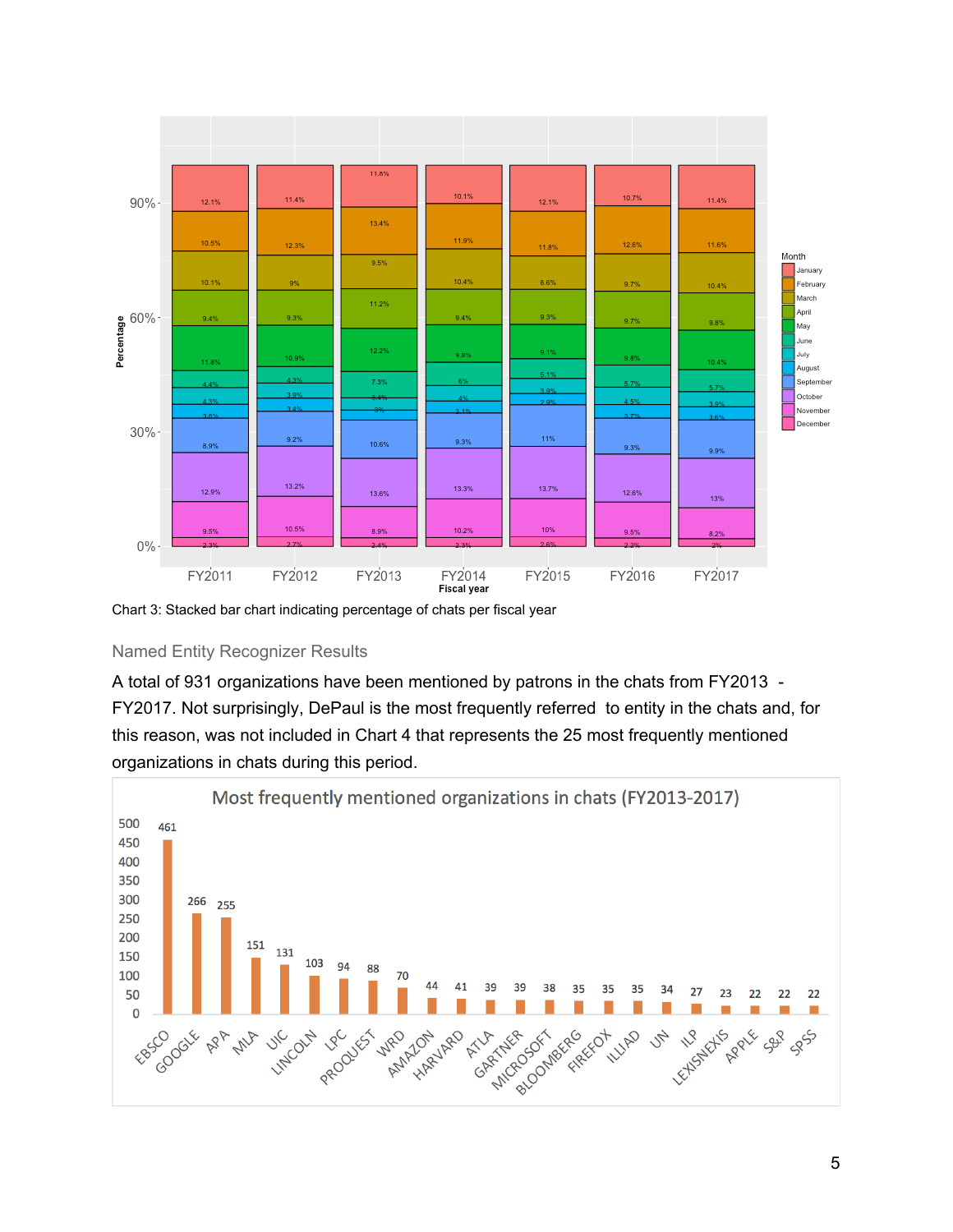As Chart 4 indicates, one of the most frequently referred entities in our chat sample is EBSCO. Google and APA feature most prominently after EBSCO with MLA following closely by.

Ana plans to focus on the analysis of chats that mention EBSCO as well as APA and MLA and establish the nature of these chats: are the patrons asking for help identifying an EBSCO database? Are they asking for links to APA and MLA tutorials, or are particular APA journals being referenced or the MLA International Bibliography? A few examp les that use APA and MLA in the chat are included below:

#### "not sure how to cite in APA 6th edition "

"Oh some articles will let me view the article cited in various formats. this one didn't. any recommendation? oh actually i do need it APA sorry! so I guess I am good then with that " "Oh, just one last question. It seems my instructor would like for us to use APA citations. I thought with research papers, we were to use MLA. any thoughts there? "



Chart 5: Most frequently referred to organizations over the f ive years (FY2013-2017)

A similar type of analysis can be conducted with any of the referenced entities. Chart 5 indicates that EBSCO references over the years vary with FY2016 seeing a significant drop. APA references show a rise over the period FY2013 -2015 and then a slight drop. We also see a slow but steady progression of references to Proquest in chats during the analyzed period.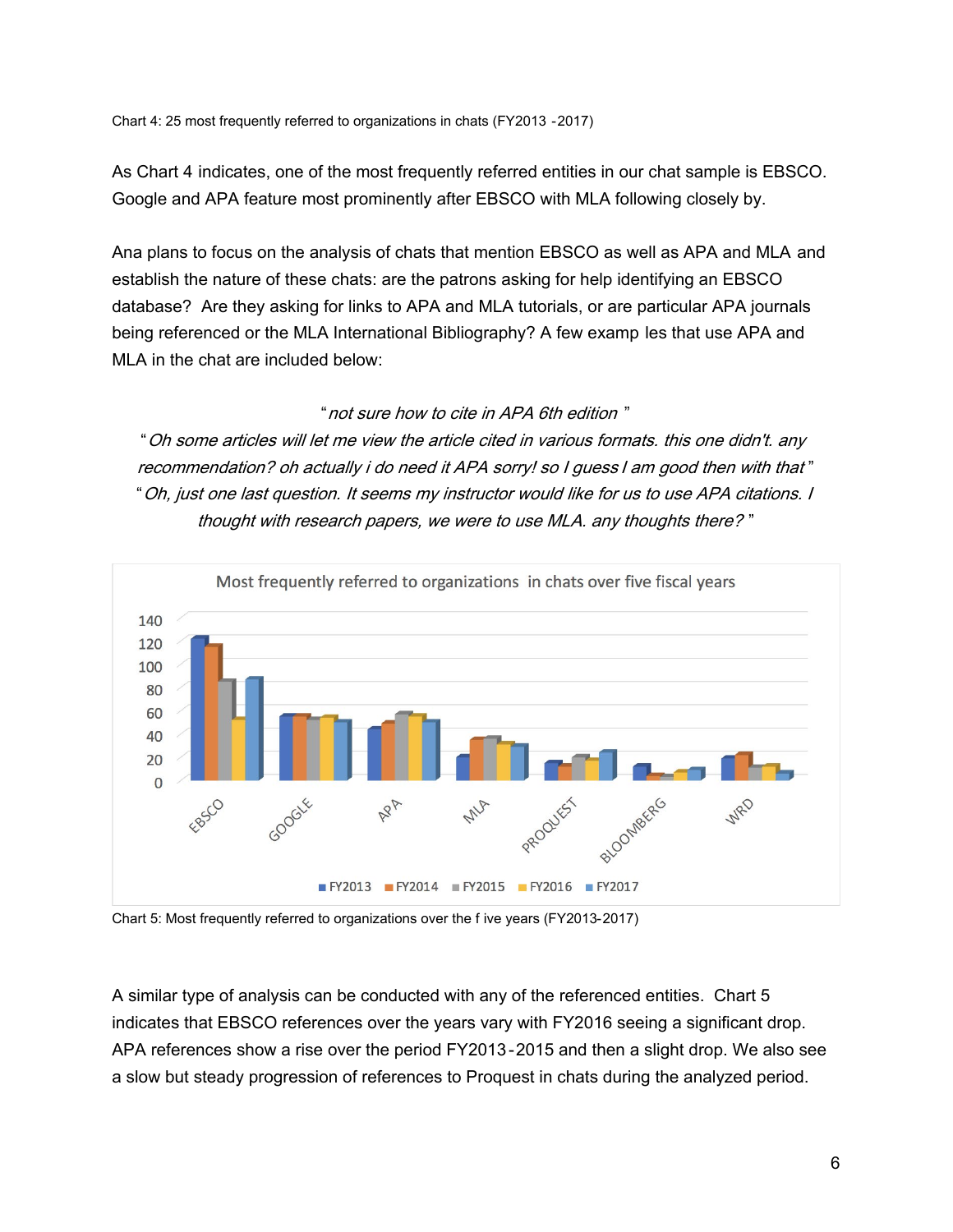A more detailed analysis of named entities in the chat transcripts is planned for f uture work. Patrons refer to different organizations in the chat environment differently; they may use acronyms or misspell or write differently the organization's name (e.g. Lexis/Nexis, LexisNexis, Lexis-Nexis). We still need to establish whether *EBCO* or *EBASCO* refer to EBSCO or some other organization. Future analysis will require a more thorough consolidation of named entities. Present analysis has standardized the references by converting all organizations to uppercase and by expanding a number of acronyms.

# Phase 2: Background

Once Phase 1 was completed, we decided to look at only the chats that originated from the DePaul University Library homepage: [https://library.depaul.edu.](https://library.depaul.edu/) See Figure 1 for image of the website and "Chat Now" button.

| <b>DEPAUL</b><br><b>University Library</b>                                 |                                    |                                |                   | <b>DePaul Shortcuts</b>                         |
|----------------------------------------------------------------------------|------------------------------------|--------------------------------|-------------------|-------------------------------------------------|
| <b>FIND</b>                                                                | <b>GET HELP</b><br><b>SERVICES</b> | SPECIAL COLLECTIONS            | <b>TECHNOLOGY</b> | <b>ABOUT</b>                                    |
| <b>Search DePaul WorldCat Local</b>                                        | Searching 15+ key databases        | Search with <b>Co WorldCat</b> |                   | <b>Ask a Librarian</b>                          |
|                                                                            |                                    |                                |                   | <b>Chat Now</b>                                 |
| Search books, articles, I-Share and more<br>$\Box$<br>Search articles only |                                    | Libraries Worldwide v          | Search            | <b>Make an Appointment</b><br>Or contact us by: |

Figure 1: DePaul University Library homepage (accessed 2018 August 2)

Unsurprisingly, this is by far the page from which the highest number of chats originate due to the Chat Now button's prominence on the landing page, as well as the fact that in the first -year writing library instruction session that RIAE librarians teach, the chat function is highlighted and is generally demonstrated from the homepage.

The CTAP team came up with this research question: "What is the initial question that patrons have that causes them to click on the Chat Now button on the homepage?"

# Phase 2: Methodology

Kindra Morelock extracted the full transcripts from any chat in FY2017 that originated from the library homepage URL. There were 2,620 chats that she then evenly split into four different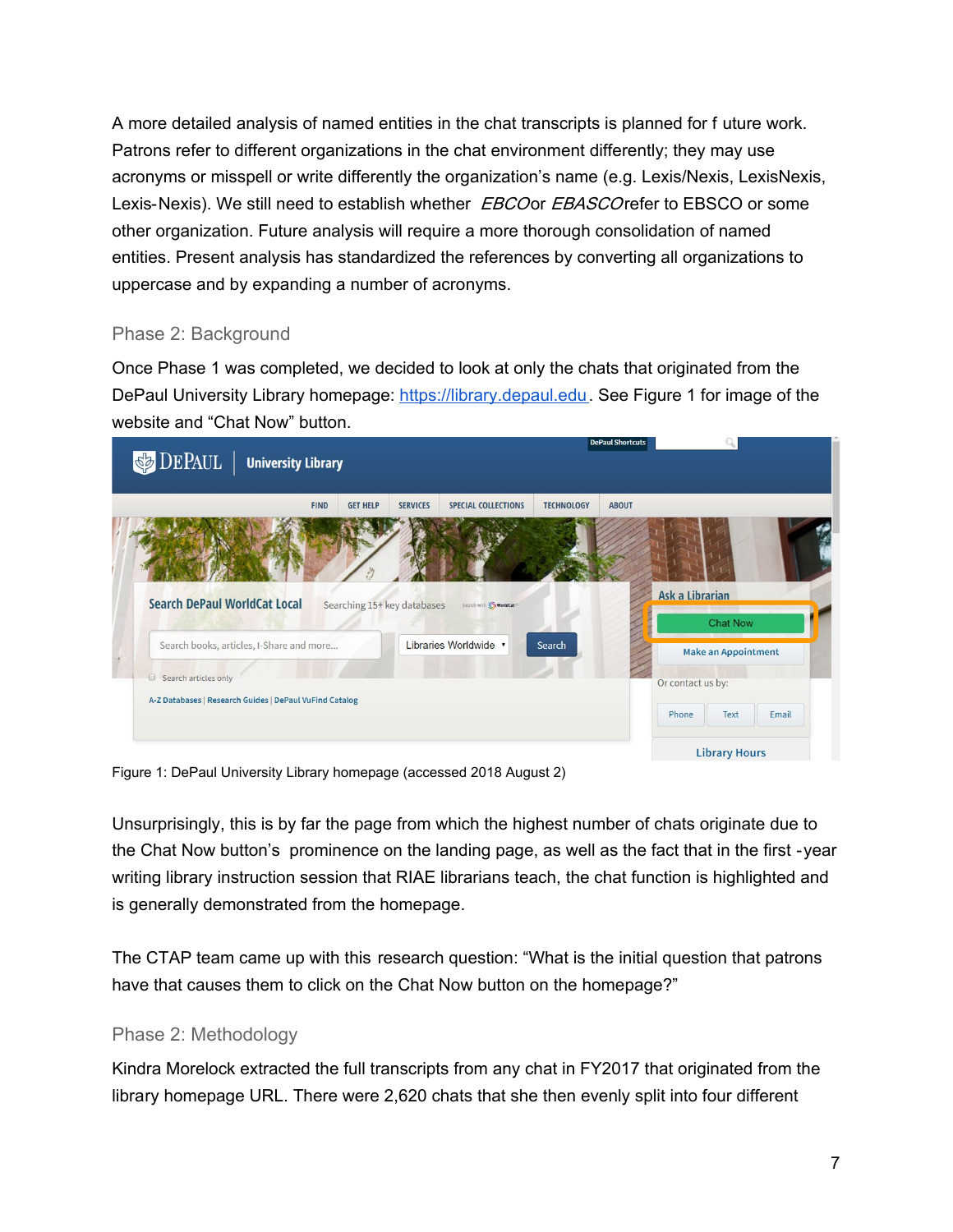files. The assigned codes were extracted from annotate.co and the files were restructured using Python and then visualized/analyzed using Tableau.

#### Phase 2: Results

The results of the homepage chat analysis mirrored the results from Phase 1. Approximately 28.7% of the chats originating from the homepage are categorized as "Research Help," which generally corresponds to a RHEAD scale 4. Known Item Searches (abbreviated in our codes as KIS) are generally comparable to a RHEAD scale 3. One hypothesis was that there would be more chats about general library information, such as library hours from the homepage and fewer research help questions, but tha t is not the case. See Charts 6 and 7 for details.



Homepage Chats - Tag Frequency - FY17

Chart 6: Number of chats originating from the DePaul University Library homepage by tag



# Homepage Chats by Category - FY17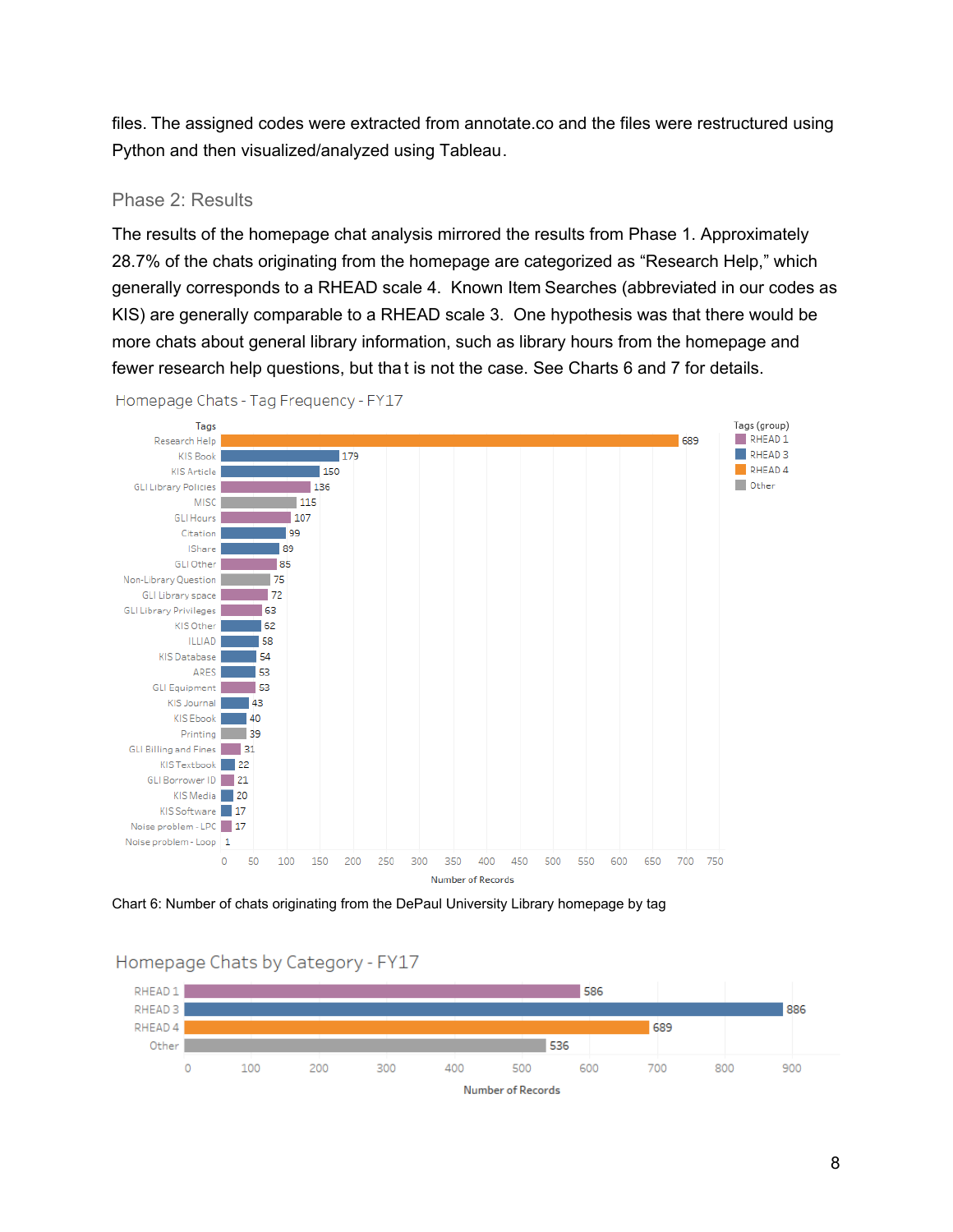Chart 7: Number of chats originating from the DePaul University Library homepage aggregated by category



Chart 8: Number of chats originating from the DePaul University Library homepage aggregated by category, percentage of total

Contrasting this is the 9% of RHEAD scale 4 and 5 face -to-face questions we receive at either the Loop or Lincoln Park Research Help Desks out of 18,902 transactions. See Chart 9 and 10 for details.



Chart 9: Total Research Help Desk questions by category





Chart 10: Total Research Help Desk questions by category, percentage of total

#### **Discussion**

The Chat Transcript Analysis Project began as a way for RIAE to learn about what patrons were asking over their IM chat service. It is a unique data source that gives a glimpse into the content of both the questions that the patron asks as well as the responses that library staff give to the varied queries. It is a point-in-time glimpse into the various pain points that users have with library services. RIAE staff have anecdotally had ideas of what patrons asked over chat, but this is the first large -scale project aimed at analyzing the transcripts and finding out where our patrons need the most help with regards to library services. This information can be used to pre-emptively give them that help, through increased visibility on the website, additional FAQ's, or other means.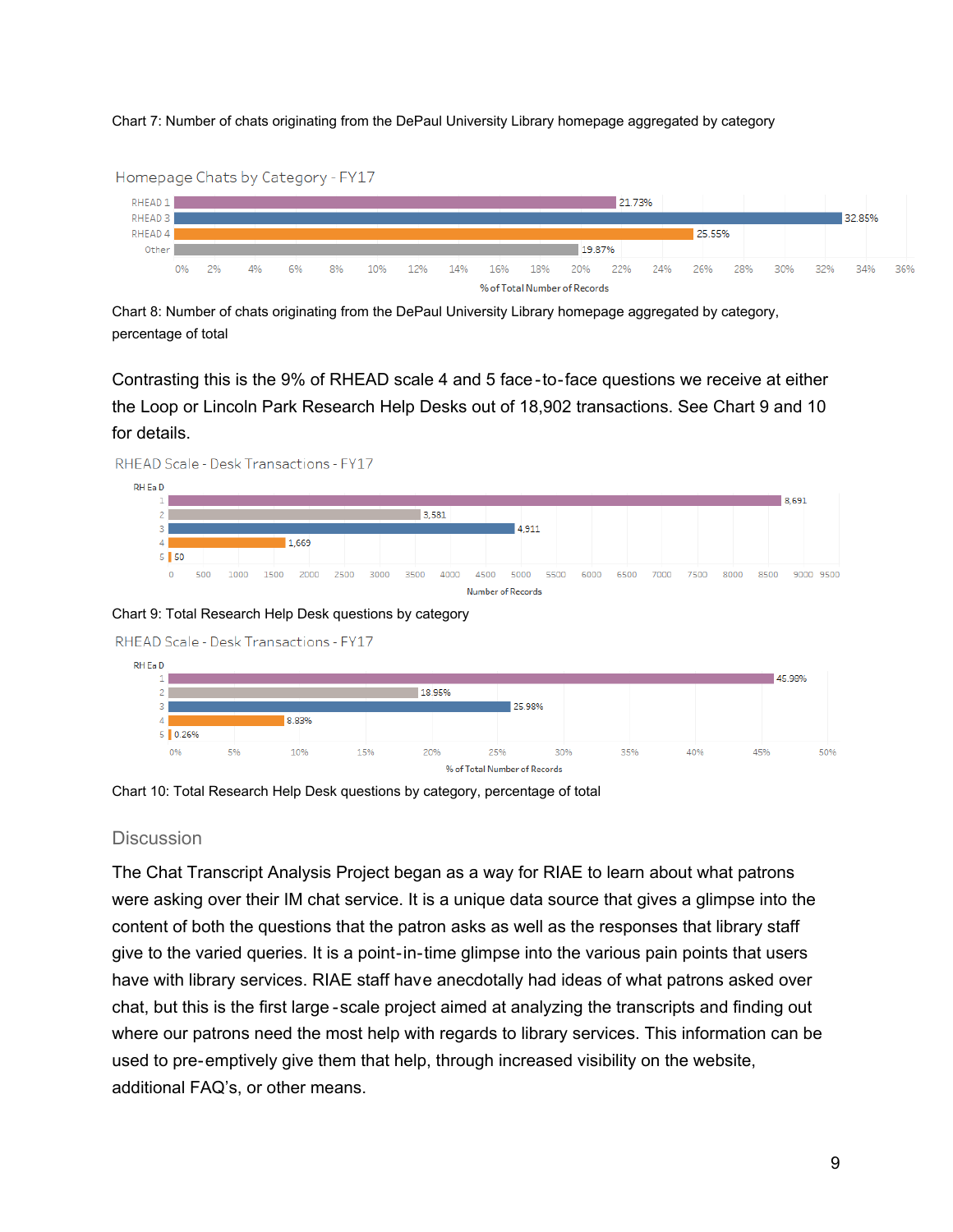This analysis has demonstrated the success of the IM chat reference service in providing research help to patrons at point of need and irrespective of physical location. Based on our coding of FY14-17 transcripts, 68% of the chats from FY14 -17 are either RHEAD scale 3, 4, or 5, indicating true reference questions. The ability to use a chat service instead of face-to-face communication allows for greater access for those with disabilities, distance learning students, commuter students, or new students who fe el uncomfortable with face -to-face interactions with a professional.

There are significant differences between the types of questions we receive at either campus at the research help desks and through IM chat reference. This can be in large part attributed to the mode of the service: IM chat patrons are not likely to ask where the bathroom is located or to use a stapler, for example. New students may feel shy about approaching a professional; the current generation of college students are likely as or more comfortable with communicating through technological mediation than they are face -to-face.

However, we are still experiencing a drop in IM chat transactions. Some theories of why the chat numbers have dropped include:

- 1. Enrollment declines, particularly in the School for New Learning
- 2. Patrons are finding what they need more easily on the website
- 3. Changes to the way that LibraryH3lp counted individual chats
- 4. Possible changes to vendor interfaces where the chat widget disappeared or is no longer prominent
- 5. Low patron satisfaction fewer repeat patrons

Theories 2 and 5 could be evaluated through doing UX testing and/or post -chat surveys. For Theory 4, the EIM working group, in conjunction with Technical Services, is looking at options for DePaul branding on vendor databases and ways to get back to the DePaul Library website (or embedding the chat widget directly into the database).

#### **Conclusions**

- The DePaul University Library's IM chat reference service is very successful in providing research help to patrons at point of need and irrespective of physical location
- The types and proportion of questions we get over chat vs. at the desk is different, most likely because of the mode of service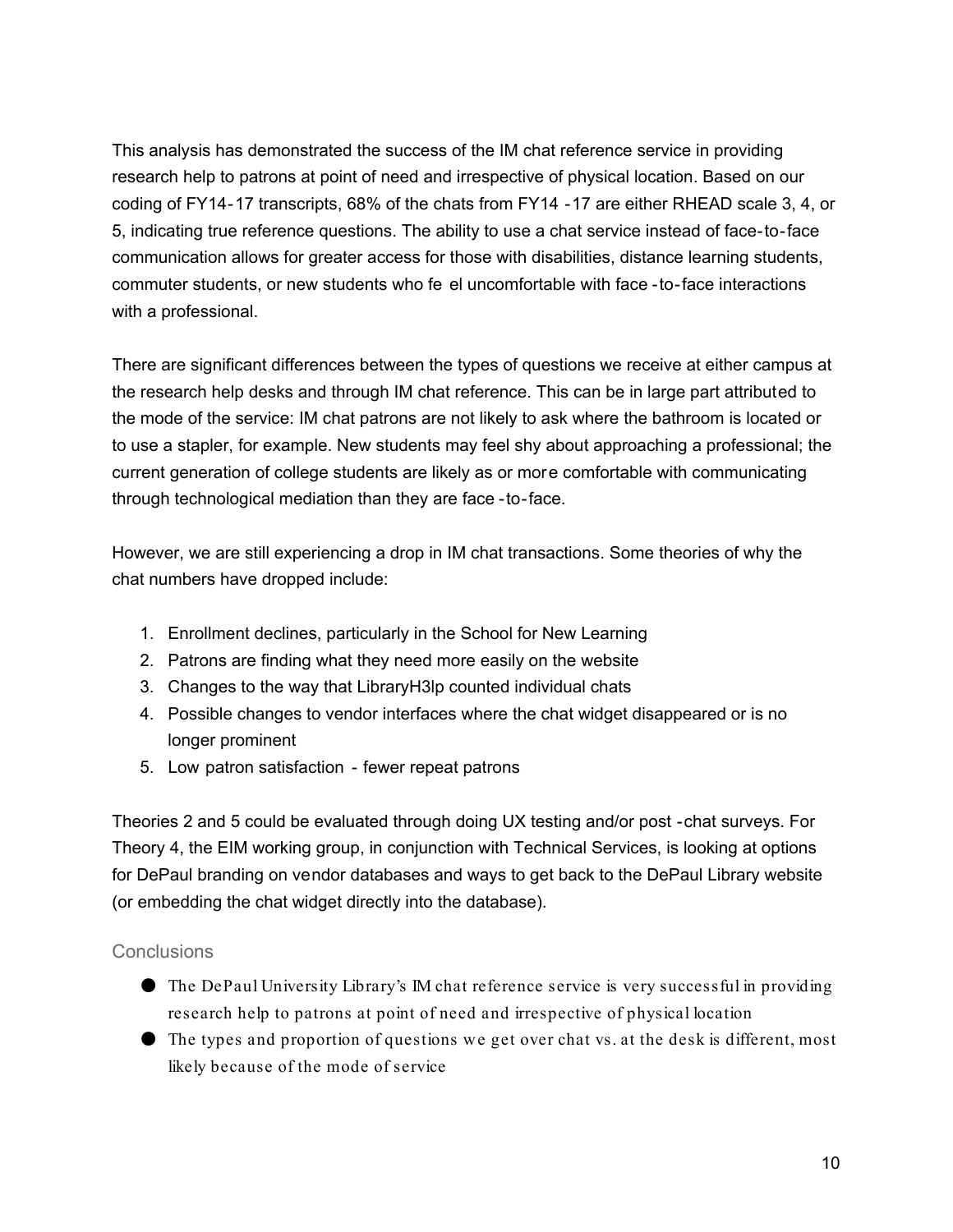- Because so many chats are research oriented, PRTs who are manning the chat service, particularly after hours, must be well trained and refer to a librarian when necessary
- Additional staffing w ith professional librarians during October and February should be considered

For Future Investigation

- Compare with findings after W orldCat Discovery goes live [no referring widget]
- Compare with a full year of LibChat
- W here are patrons when they chat -- on or off of campus? If they are in the Library, why do they choose chat vs. walk up assistance?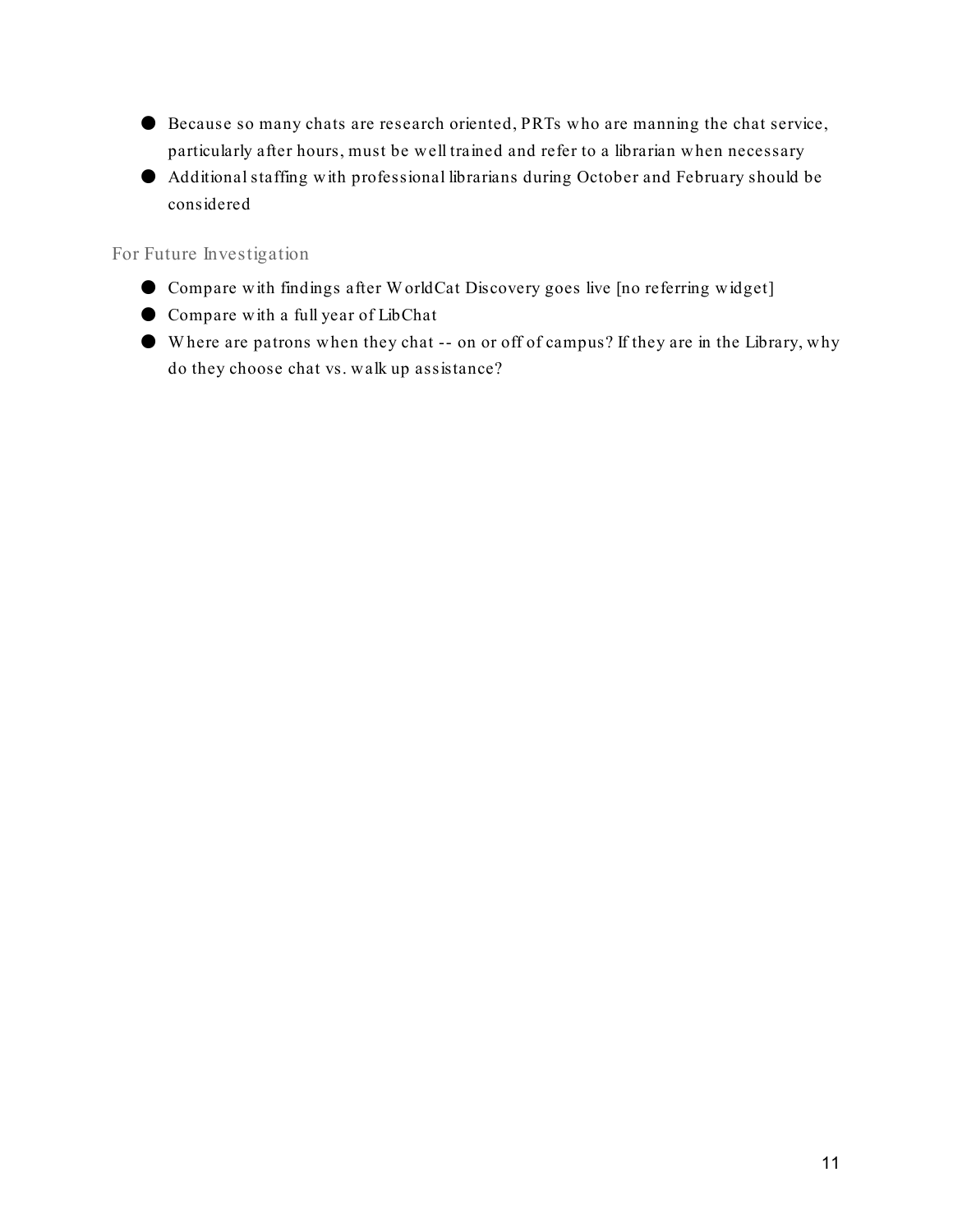# Appendix A - Codes by Year

|                                       | 2014           | 2015             | 2016           | 2017         | <b>Totals</b>           |
|---------------------------------------|----------------|------------------|----------------|--------------|-------------------------|
| 1 : 2nd Floor Renovation              | $\pmb{0}$      | $\mathbf 0$      | $\mathbf 0$    | $\mathbf 0$  | $\boldsymbol{0}$        |
| 2 : Academic Department               | $\pmb{0}$      | $\mathbf 0$      | $\mathbf 0$    | $\mathbf{1}$ | 1                       |
| 3 : Alumni                            | $\overline{2}$ | $\mathbf 0$      | $\overline{2}$ | $\mathbf 0$  | $\overline{\mathbf{4}}$ |
| 4: ARES                               | $\overline{4}$ | $\mathbf{3}$     | $\mathbf 0$    | 1            | $\bf 8$                 |
| 5 : Can't find information on website | $\overline{2}$ | $\sqrt{5}$       | 3              | $\mathbf{3}$ | 13                      |
| 6 : Computer Literacy Issue           | $\bf 8$        | $\mathbf{3}$     | 3              | $\mathbf{3}$ | 17                      |
| 7 : Conflicting information or access | $\pmb{0}$      | $\mathbf 0$      | 3              | $\mathbf 0$  | $\mathbf{3}$            |
| 8 : Database downtime                 | $\pmb{0}$      | $\mathbf 0$      | $\mathbf 0$    | $\mathbf 0$  | $\pmb{0}$               |
| 9 : Serials Solutions                 | $\pmb{0}$      | $\mathbf 0$      | $\mathbf 0$    | 1            | 1                       |
| 10: WorldCat Local                    | $\pmb{0}$      | $\mathbf 0$      | 1              | $\mathbf{3}$ | $\overline{\mathbf{4}}$ |
| 11 : Department (Academic)            | $\mathbf{1}$   | $\pmb{0}$        | $\mathbf 0$    | $\mathbf 0$  | 1                       |
| 12 : Discard chat                     | 9              | 12               | 12             | 12           | 45                      |
| 13 : E-Books                          | $\overline{5}$ | $\boldsymbol{9}$ | $\overline{4}$ | 5            | 23                      |
| 14 : E-Resources Ticket               | $\mathbf{3}$   | $\mathbf{1}$     | $\mathbf 0$    | 4            | $\bf 8$                 |
| 15 : General Library Information      | $\pmb{0}$      | $\overline{4}$   | $\mathbf{1}$   | $\mathbf 1$  | $\,6\,$                 |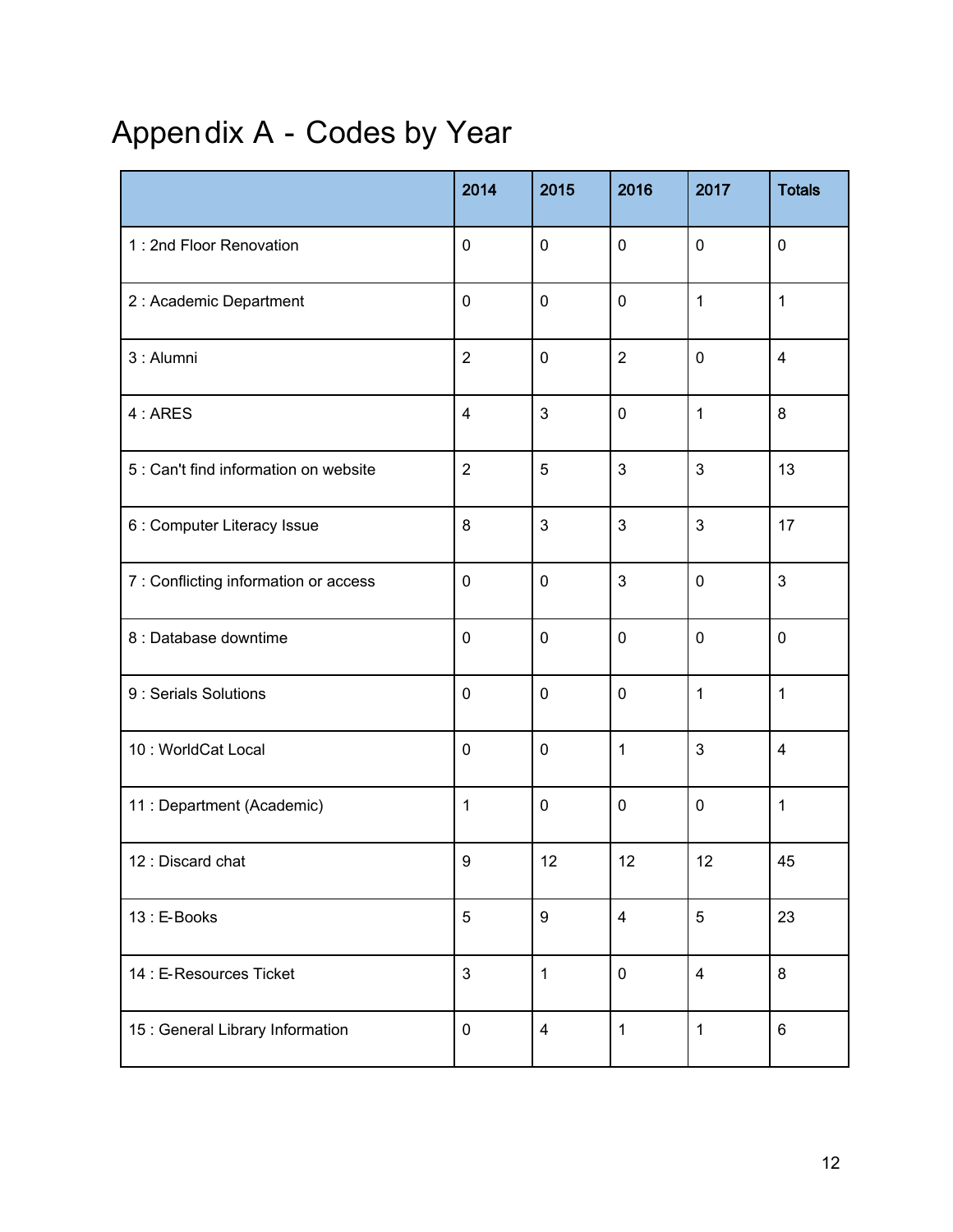| 16 : Borrower ID                  | $\overline{7}$   | $\mathbf 0$    | $\mathbf 0$    | $\pmb{0}$        | $\overline{7}$ |
|-----------------------------------|------------------|----------------|----------------|------------------|----------------|
| 17 : Hours                        | 8                | $\overline{5}$ | $\mathbf{3}$   | $\overline{4}$   | 20             |
| 18 : Library Location             | $\boldsymbol{0}$ | $\pmb{0}$      | $\overline{2}$ | $\pmb{0}$        | $\overline{2}$ |
| 19: Other                         | $20\,$           | 15             | 17             | 16               | 68             |
| 20 : Policies                     | 12               | 18             | 25             | 21               | 76             |
| 21: ILLiad                        | $\boldsymbol{9}$ | 16             | $\sqrt{5}$     | 12               | 42             |
| 22 : I-Share                      | 8                | 8              | 8              | $\boldsymbol{9}$ | 33             |
| 23 : Access to Non-DePaul e-books | $\mathbf 1$      | $\pmb{0}$      | $\mathbf 1$    | $\pmb{0}$        | $\overline{2}$ |
| 24 : Account creation             | $\overline{2}$   | $\mathbf{1}$   | $\overline{7}$ | $\mathbf{1}$     | 11             |
| 25 : Request materials            | $\overline{4}$   | $\overline{5}$ | 13             | $\,6\,$          | 28             |
| 26 : Known Item Search            | $\boldsymbol{0}$ | $\mathbf{1}$   | $\pmb{0}$      | $\pmb{0}$        | $\mathbf{1}$   |
| 27 : Article                      | 17               | 17             | 15             | 13               | 62             |
| 28 : Book                         | 17               | 21             | 23             | 14               | 75             |
| 29 : Database                     | $\,6\,$          | $\overline{4}$ | $\overline{5}$ | $\mathfrak{S}$   | 18             |
| 30 : Journal                      | $\pmb{0}$        | $\overline{4}$ | $\mathbf{3}$   | $\sqrt{5}$       | 12             |
| 31 : Media                        | $\overline{2}$   | $\mathbf{1}$   | 3              | $\mathbf{1}$     | $\overline{7}$ |
| 32: Other                         | $\overline{4}$   | $\overline{4}$ | $\overline{2}$ | $\mathbf{3}$     | 13             |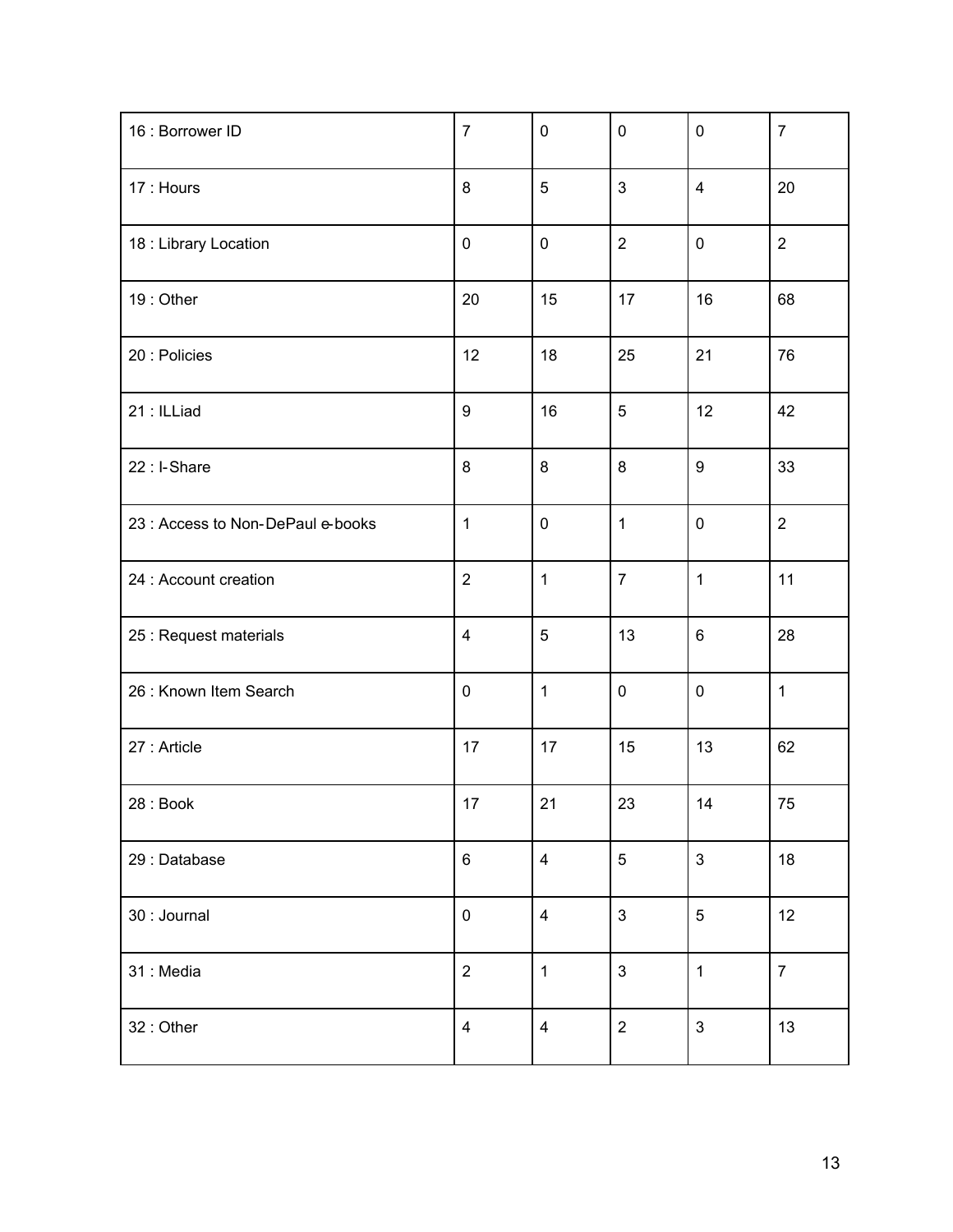| 33 : Librarian doesn't respond | 5              | $\overline{2}$          | $\mathbf{1}$            | $\overline{\mathbf{4}}$ | 12               |
|--------------------------------|----------------|-------------------------|-------------------------|-------------------------|------------------|
| 34 : Library Equipment         | $\pmb{0}$      | 3                       | $\mathbf 0$             | $\pmb{0}$               | $\mathfrak{S}$   |
| 35 : Non-DePaul patron         | 3              | $\overline{\mathbf{4}}$ | 5                       | $\overline{2}$          | 14               |
| 36 : Non-Library Question      | $\overline{2}$ | $\pmb{0}$               | $\mathbf{1}$            | $\overline{7}$          | 10               |
| 37 : Patron Exit               | $\mathbf{1}$   | $\pmb{0}$               | $\pmb{0}$               | $\pmb{0}$               | $\mathbf{1}$     |
| 38 : Doesn't respond           | $\overline{7}$ | 8                       | $\overline{\mathbf{4}}$ | $\,6\,$                 | 25               |
| 39 : Midstream                 | $\mathbf{1}$   | $\overline{\mathbf{4}}$ | $\mathbf{1}$            | $\overline{2}$          | 8                |
| 40 : Referral                  | 13             | 22                      | 15                      | 22                      | 72               |
| 41 : referring_URL             | $\mathbf{1}$   | $\pmb{0}$               | $\pmb{0}$               | $\pmb{0}$               | $\mathbf{1}$     |
| 42 : About                     | $\mathbf{1}$   | $\pmb{0}$               | $\pmb{0}$               | $\mathbf{1}$            | $\overline{2}$   |
| 43 : about_the_library         | $\pmb{0}$      | $\mathbf{1}$            | $\mathbf{1}$            | $\pmb{0}$               | $\overline{2}$   |
| 44 : hours                     | $\pmb{0}$      | $\pmb{0}$               | $\pmb{0}$               | $\pmb{0}$               | $\pmb{0}$        |
| 45 : locations                 | $\mathbf{1}$   | $\sqrt{5}$              | $\overline{2}$          | 1                       | $\boldsymbol{9}$ |
| $46:$ Find                     | 9              | $\mathbf{1}$            | 5                       | $\overline{2}$          | 17               |
| $47: A-Z_{list}$               | $\mathbf{1}$   | $\mathbf 0$             | 8                       | $\overline{7}$          | 16               |
| 48 : collections               | $\mathbf{1}$   | $\mathbf 0$             | $\mathbf 0$             | $\mathbf 0$             | $\mathbf{1}$     |
| 49 : microfilm_microfiche      | $\pmb{0}$      | $\pmb{0}$               | $\pmb{0}$               | $\pmb{0}$               | $\pmb{0}$        |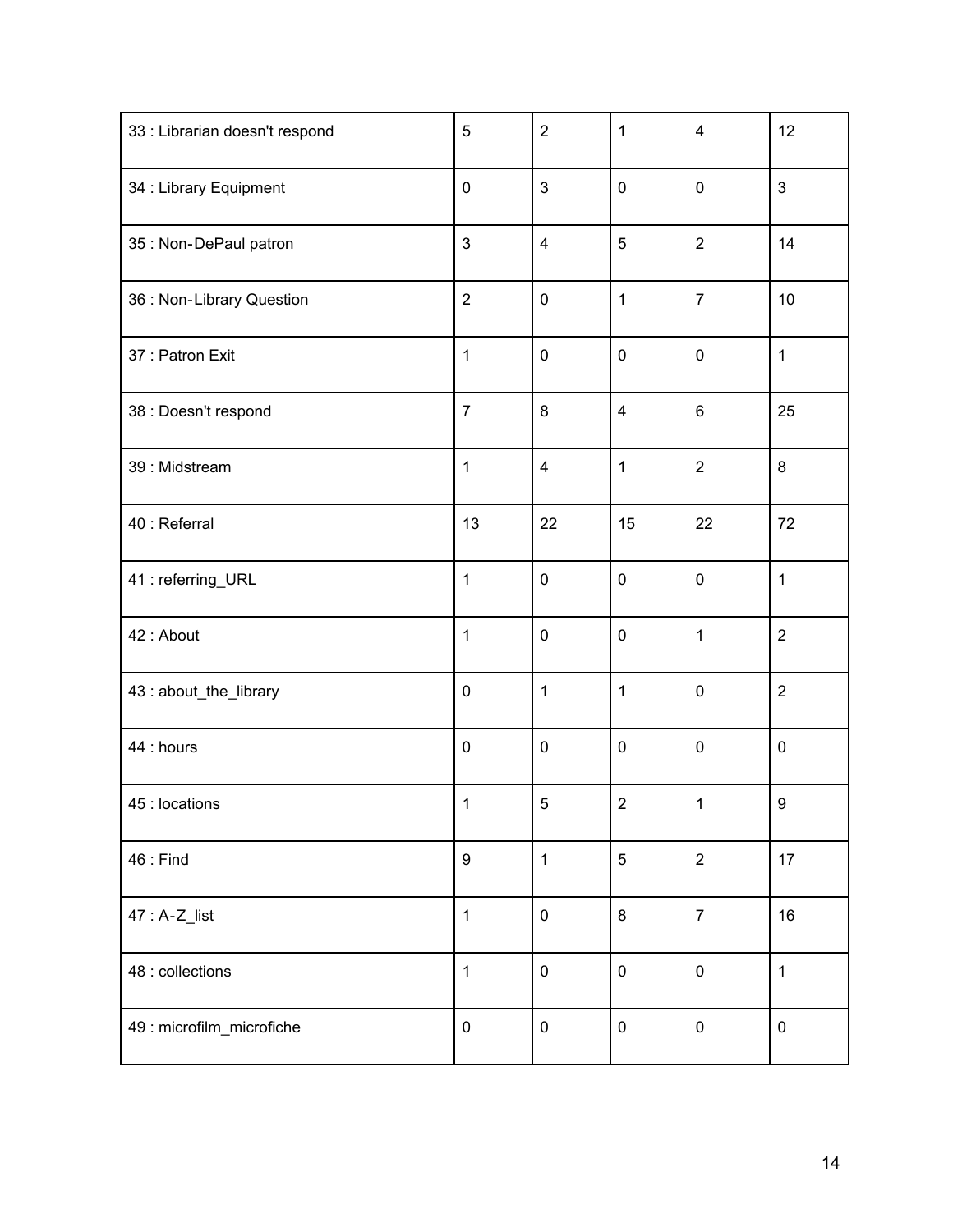| 50 : database                   | $\mathbf{1}$   | $\pmb{0}$        | $\pmb{0}$      | $\pmb{0}$               | $\mathbf{1}$   |
|---------------------------------|----------------|------------------|----------------|-------------------------|----------------|
| 51: EBSCO                       | 14             | 14               | 8              | 11                      | 47             |
| 52 : ProQuest                   | $\mathbf 1$    | $\pmb{0}$        | $\mathbf 1$    | $\pmb{0}$               | $\overline{2}$ |
| 53 : serials_solutions          | $\overline{2}$ | $\boldsymbol{9}$ | 3              | $\overline{4}$          | 18             |
| 54 : worldcat                   | 26             | 32               | 25             | 27                      | 110            |
| 55 : Get_Help                   | $\mathfrak{3}$ | $\pmb{0}$        | $\pmb{0}$      | $\overline{2}$          | 5              |
| 56 : askalibrarian              | $\pmb{0}$      | $\boldsymbol{9}$ | 14             | 16                      | 39             |
| 57 : FAQ                        | $\pmb{0}$      | $\pmb{0}$        | $\pmb{0}$      | $\mathbf 1$             | $\mathbf{1}$   |
| 58 : research_guide             | 17             | $\bf 8$          | 10             | $\boldsymbol{9}$        | 44             |
| 59 : homepage                   | 46             | 55               | 56             | 52                      | 209            |
| 60: no_referring_URL            | 16             | 11               | 8              | $\overline{\mathbf{4}}$ | 39             |
| 61 : Services                   | $\pmb{0}$      | $\pmb{0}$        | $\pmb{0}$      | $\pmb{0}$               | $\pmb{0}$      |
| 62 : borrowing                  | $\mathbf{1}$   | $\mathbf 0$      | $\mathbf 0$    | $\mathbf 0$             | $\mathbf{1}$   |
| 63 : course_reserves            | $\overline{2}$ | $\overline{2}$   | $\pmb{0}$      | $\pmb{0}$               | $\overline{4}$ |
| 64 : library_instruction        | $\pmb{0}$      | $\pmb{0}$        | $\mathbf 1$    | $\overline{2}$          | 3              |
| 65 : policies                   | $\pmb{0}$      | $\pmb{0}$        | $\mathbf 1$    | $\pmb{0}$               | $\mathbf{1}$   |
| 66 : resources_current_students | $\pmb{0}$      | $\pmb{0}$        | $\mathfrak{S}$ | $\mathbf 1$             | $\overline{4}$ |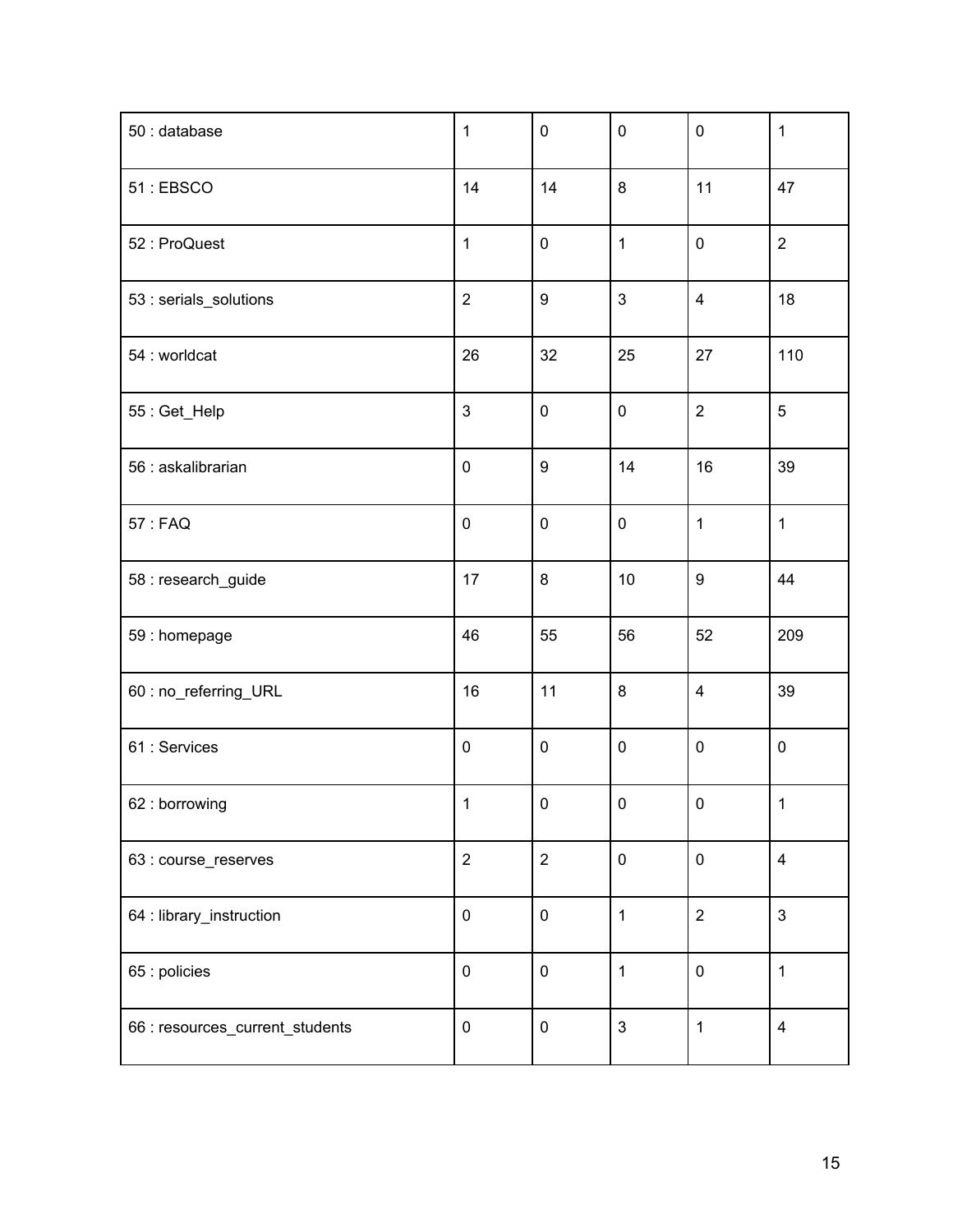| 67 : rooms                                | $\mathbf 0$             | $\mathbf{1}$   | $\pmb{0}$      | $\overline{4}$ | 5                |
|-------------------------------------------|-------------------------|----------------|----------------|----------------|------------------|
| 68 : technology                           | $\mathbf 0$             | $\mathbf 0$    | 1              | $\overline{4}$ | 5                |
| 69: SPCA                                  | $\mathbf{1}$            | $\pmb{0}$      | $\pmb{0}$      | $\pmb{0}$      | $\mathbf{1}$     |
| 70 : Research Consultation                | $\mathbf 1$             | $\pmb{0}$      | 3              | $\overline{2}$ | $\,6\,$          |
| 71 : Research Help                        | $\pmb{0}$               | $\pmb{0}$      | $\pmb{0}$      | 1              | $\mathbf{1}$     |
| 72 : Choosing a topic                     | $\pmb{0}$               | 3              | $\overline{2}$ | $\overline{2}$ | $\overline{7}$   |
| 73 : Citation help                        | $\overline{2}$          | 5              | 1              | 1              | $\boldsymbol{9}$ |
| 74 : Finding a source(s) on a topic       | 38                      | 36             | 33             | 34             | 141              |
| 75 : Identifying a database               | 3                       | 14             | 9              | $\overline{2}$ | 28               |
| 76 : Other                                | $\overline{\mathbf{4}}$ | $\overline{5}$ | $\overline{2}$ | $\overline{2}$ | 13               |
| 77 : Primary source                       | $\mathbf 1$             | $\mathbf{1}$   | $\mathbf 1$    | 1              | $\overline{4}$   |
| 78 : Search strategies                    | 17                      | 17             | 10             | 11             | 55               |
| 79 : Whether or not a source is scholarly | $\mathfrak{S}$          | $\pmb{0}$      | $\overline{2}$ | $\mathfrak{S}$ | 8                |
| 80 : Reserves                             | $10$                    | $\mathbf{1}$   | $\mathbf{1}$   | 5              | 17               |
| 81: RHEAD                                 | 0                       | $\pmb{0}$      | $\pmb{0}$      | $\pmb{0}$      | $\pmb{0}$        |
| 82:1                                      | 14                      | 18             | 25             | 21             | 78               |
| 83:2                                      | 24                      | 24             | 15             | 25             | 88               |